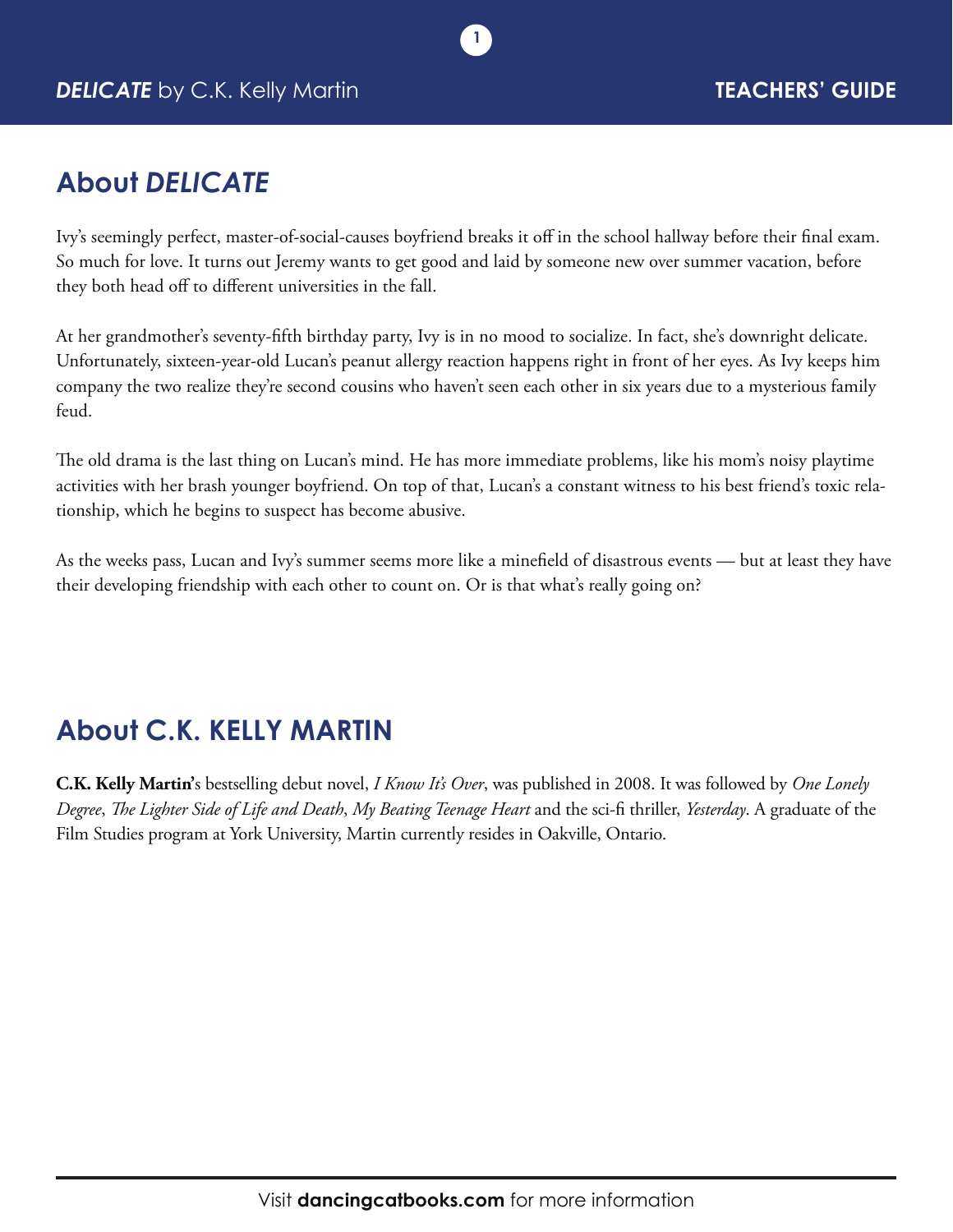

### **Curriculum**

Grade 9, 10, 11, 12 Health and Physical Education (Healthy Living — Human Development and Sexual Health)

**2**

## **Student Objectives**

After reading *Delicate*, students will be able to:

#### **Grades 9-10**

- Discuss and describe the various methods through which to prevent STIs and pregnancies.
- Demonstrate their understanding, and build upon the skills needed to form what constitutes a "healthy" relationship-be that between peers, family, or in an intimate relationship.
- Understand consent and sexual safety/ discuss what misconceptions about sexuality are pervasive in society.
- Describe factors that may influence sexual relationships-personal values, familial expectations, desires, peer pressure, media influence.

#### **Grades 11-12**

- Discuss the importance of personal and interpersonal relationships/growth in one's own development. How strengthening one's relationships may help with improving one's mood and improving their mental state.
- Understand the stages and growth of relationships, and the actions required to maintain these relationships-communication, coping, adaptability.
- Analyze harassment, abuse, and violence in relationships and their community, and the legal implications thereof and discuss what resources and support systems exist to help with these issues.
- Examine the portrayals of different types of relationships in the media.

# **Getting Started**

- 1. Discuss the importance of consent and openness (informing a partner of conditions, relationship status, etc.)
- 2. Discuss the importance and nature of relationships for students. How might their current relationships differ from their parents? How might they change within the next few years?
- 3. Provide examples of different "types" of relationships. How are they or aren't they "healthy"?